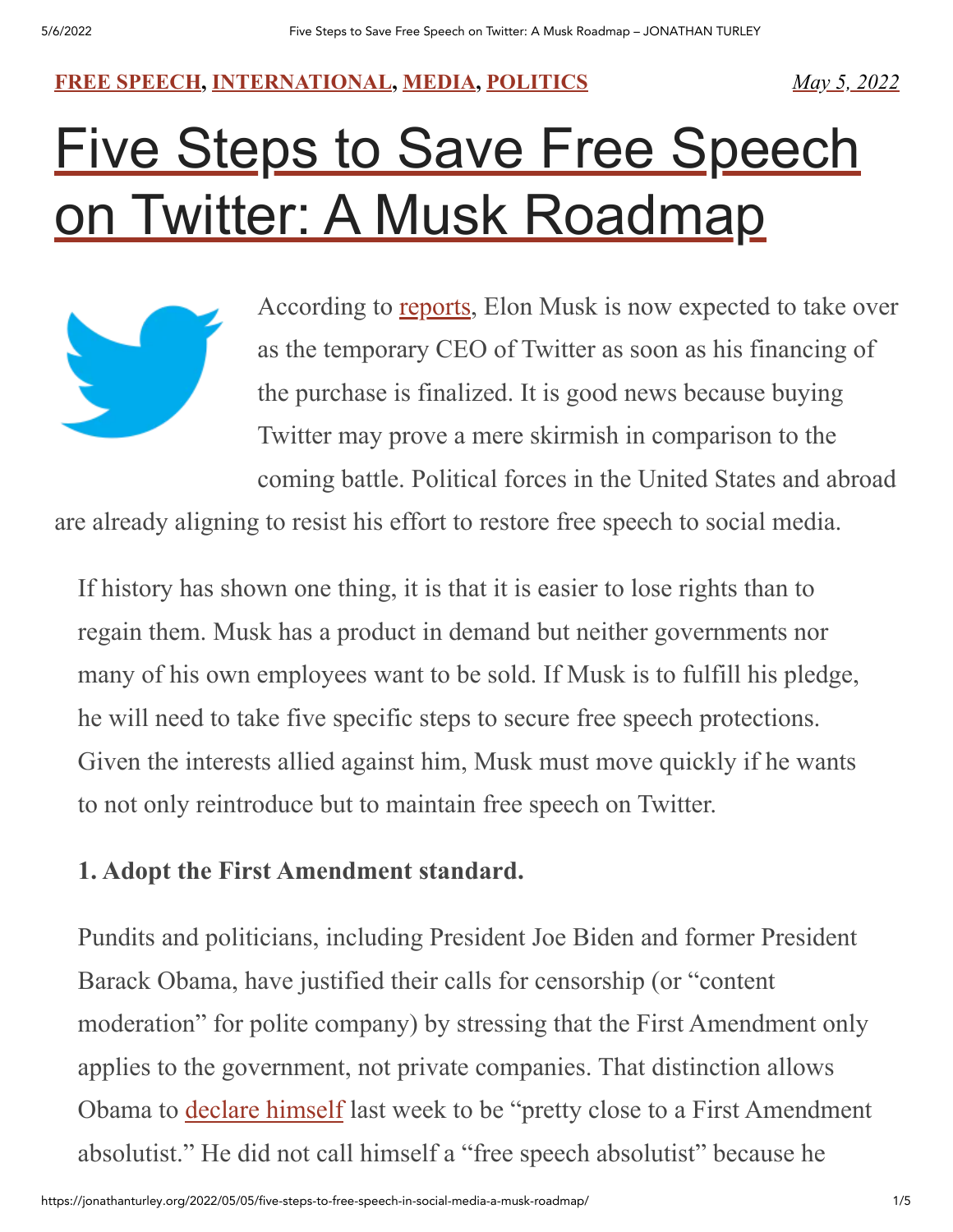favors censorship for views that he considers to be "lies," "disinformation," or "quackery."

The distinction has always been a disingenuous evasion. The First Amendment is not the sole or exclusive definition of free speech. Censorship on social media is equally, if not more, damaging for free speech. However, Musk can call this bluff. He could order Twitter to apply the First Amendment standard that applies to the government for speech in a public forum. In doing so, Musk would instantly eliminate most of the censorship currently imposed on the site. He would, however, have to stipulate that the standards for "government speech" (which allows for greater speech [regulation\)](https://www.theverge.com/2022/4/25/23041754/elon-musk-twitter-free-speech-messaging-app) would not apply. Twitter will be treated as "the digital town square" that he has long embraced.

### **2. Restructure Twitter.**

Once a new standard is set, Musk must establish how it is enforced. That will require breaking down the extensive censorship bureaucracy at Twitter, starting at the top. That move is already likely as evident in the tearful remarks of Vijaya Gadde, [Twitter's](https://www.businessinsider.com/twitter-lawyer-cried-with-employees-over-musk-buy-2022-4) head of legal, policy and trust, to her staff this week. Gadde, like Twitter CEO Parag [Agrawal,](https://jonathanturley.org/2022/04/18/twitter-faces-the-nightmare-of-being-forced-into-free-speech/) is notorious in the free speech community for her record of [censorship,](https://www.politico.com/news/2022/04/26/twitters-top-lawyer-reassures-staff-cries-during-meeting-about-musk-takeover-00027931) including her role in banning Donald Trump as well as the New York Post story on the Hunter Biden laptop. Taking over as CEO and immediately removing such figures will have a clear impact. However, new measures should also include publishing the algorithms and finally achieving transparency in the decisionmaking at Twitter over content. This should also include a full accounting of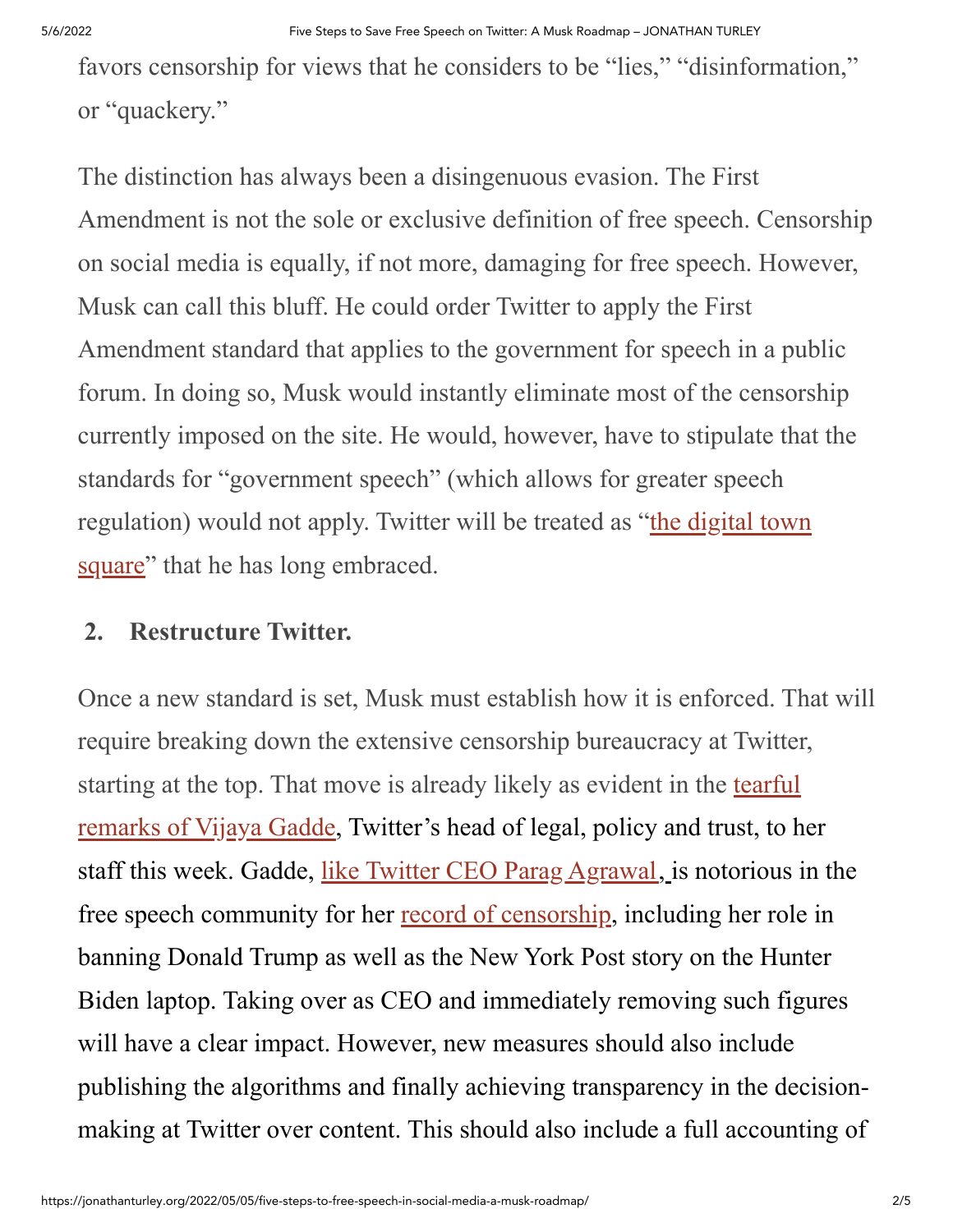any means used in the past to control online discussions, including [throttling](https://blog.leagueapps.com/throttle-facebook-reach/) or shadow [banning.](https://techxplore.com/news/2021-01-exploring-underpinnings-shadowbanning-twitter.html)

## **3. Shift from site moderation to individual filters**.

The adoption of the First Amendment standard is not perfect. This is a private site that can be sued for a variety of postings from copyright and trademark violations to privacy violations to criminal threats. Moreover, many sites bar the use of racist or offensive terms in comments. That is necessary since all readers are exposed to the comment section. Twitter is different. It can adopt a general free speech platform model while allowing individuals to apply specific filters to block racist terms or profane language. Free speech includes the right to readers to choose what they read. The key is that the decision can be left to readers rather than imposed by the company. Just as you can walk away from speakers in the town square, you can choose what you read. You can also choose to read more broadly. Twitter can leave such decisions in the hands of the consumer.

# **4. Shift away from ad revenue**.

The next campaign is predictable. Liberals will likely target advertisers to boycott Twitter. Advocates have already shown that they can prevail on corporations to yield to such campaigns. Many are concerned that Musk could be proven right that consumers want more freedom despite campaigns by companies like Facebook to get them to embrace [censorship.](https://jonathanturley.org/2021/05/03/learning-to-love-content-modification-facebooks-new-campaign-should-have-free-speech-advocates-nervous/) If Twitter grows in size and profits it will only add pressure to companies like Facebook that continue to undermine their own product through censorship. Advocates will likely seek to attack Twitter's profits to discourage other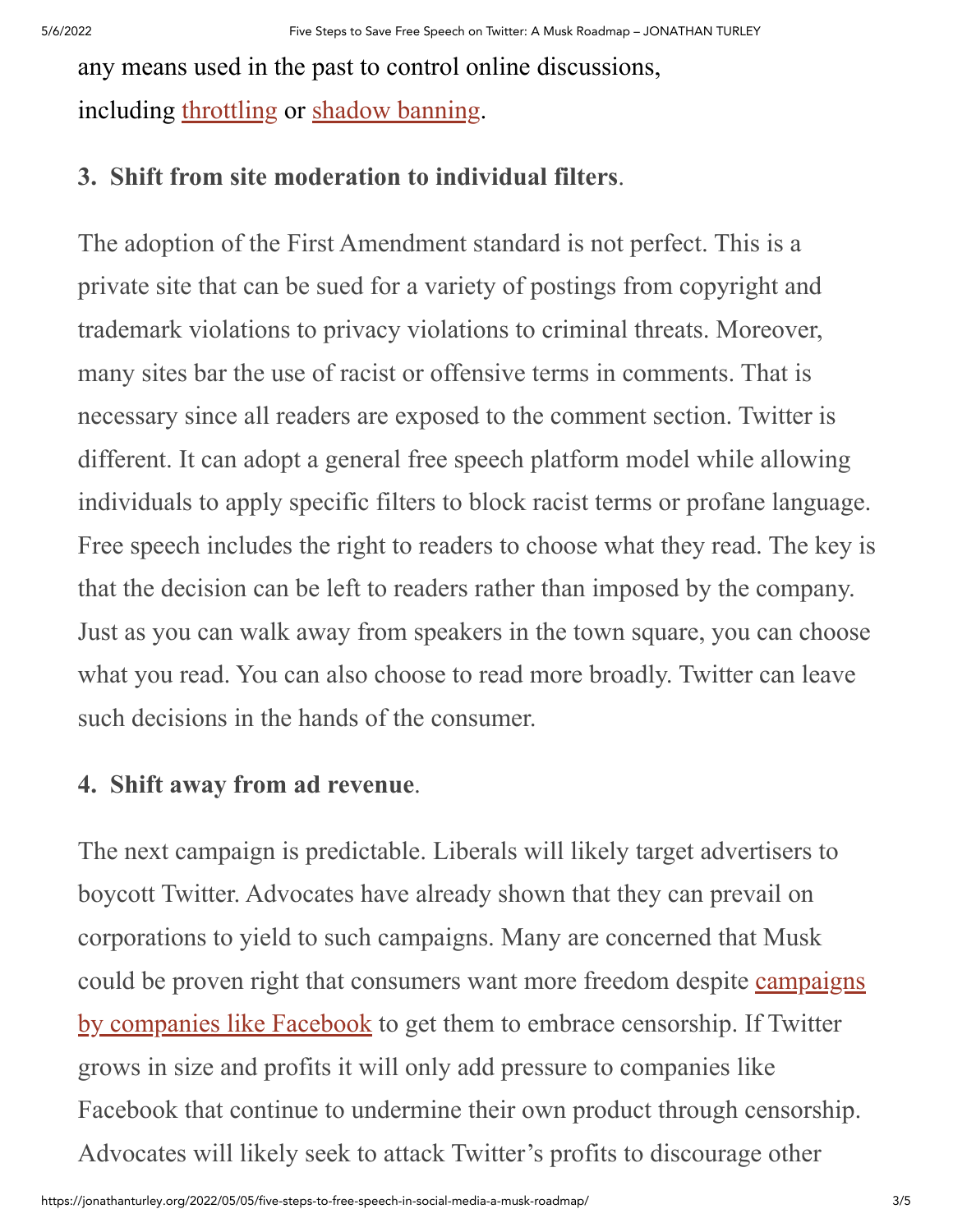companies from embracing free speech. Notably, Musk has already expressed a desire to have fewer ads and rely more on [subscription](https://www.usatoday.com/story/tech/2022/04/26/elon-musk-twitter-subscription-only-service/9540943002/) revenue. That will not only be aesthetically more pleasing but can insulate the site from the inevitable cancel campaign.

# **5. Protect against Surrogate State Censors.**

As it became more likely that Musk could buy Twitter, there was a notable shift in the comments of pro-censorship figures. Hillary Clinton, who has long been viewed as hostile to free speech values, went to [Twitter](https://twitter.com/HillaryClinton/status/1517247388716613634) to call on the European Union to quickly pass the Digital Services Act in Europe to force censorship "before it's too late." That time table appears to be the Musk takeover when the public will suddenly have a free speech alternative to the once solid alliance of censorship among social media companies. Since figures like Clinton cannot count on corporate surrogates to censor, they are returning to good [old-fashioned](https://jonathanturley.org/2022/04/29/democrats-move-from-corporate-censorship-to-good-old-fashioned-state-censorship/) state censorship. If the DSA is passed, they hope to force Twitter to resume censoring material – a warning echoed by EU officials this week. Congress needs to act to blunt such an attack on American companies seeking to restore free speech values.

At the same time, the United Kingdom is pushing its own Online Safety Act and recently Musk was [summoned](https://jonathanturley.org/2022/05/05/stay-calm-and-censor-on-musk-summoned-to-parliament-to-answer-for-his-pledge-to-restore-free-speech/#more-188230) to Parliament to answer for his alarming suggestion of restoring free speech on social media. The British are assuring citizens to "stay calm and censor on" despite Musk's pledge. It is threatening to take ten percent of the company's profits if Musk does not censor users. Musk will have to create firewall or siloed systems for countries forcing censorship. These systems should post tweets with a warning that these users